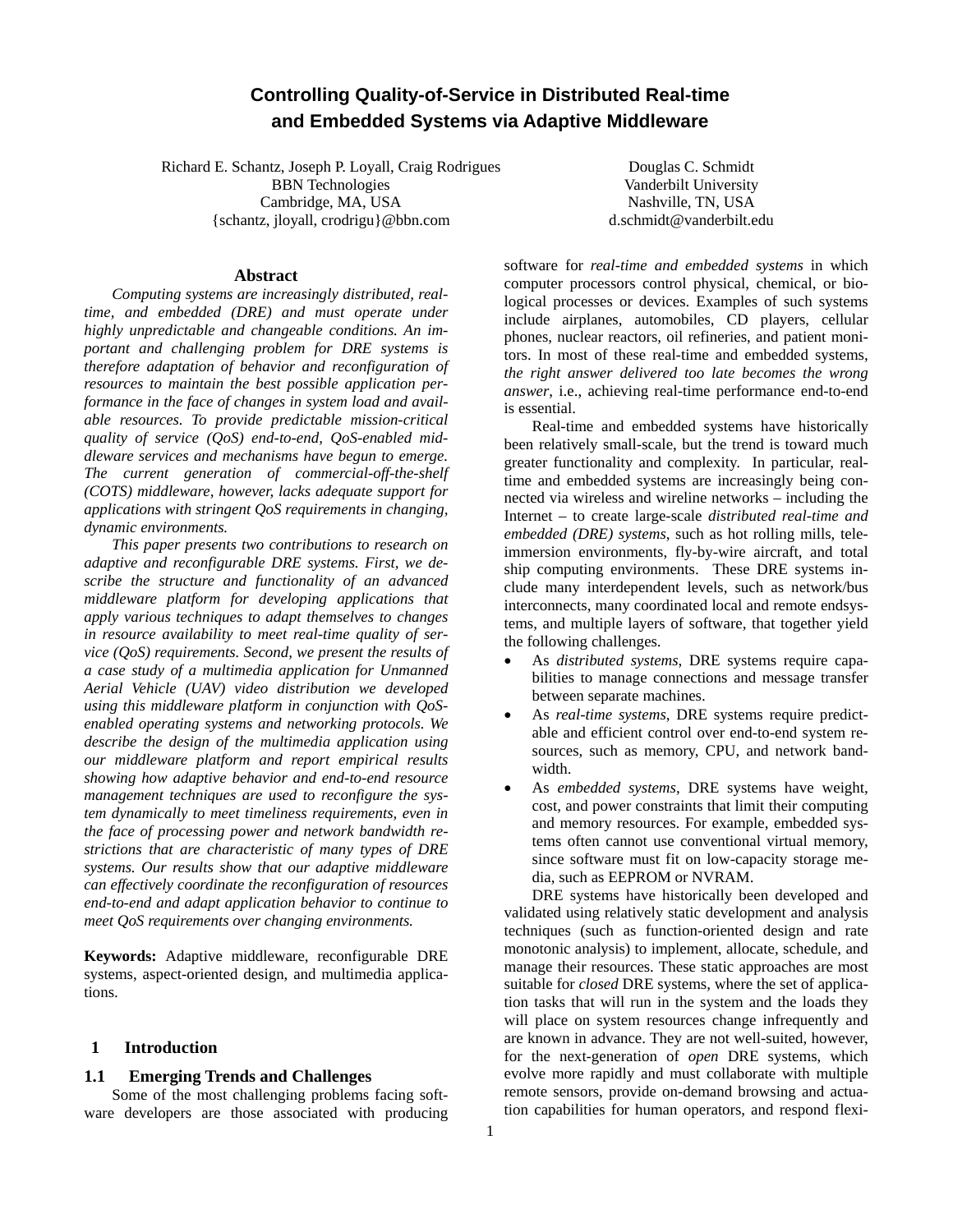bly to unanticipated situational factors that arise at runtime [9].

In open DRE systems, end-to-end control and adaptation of various application quality of service (QoS) properties (such as latency, jitter, and throughput) are essential to maintain the best possible performance in the face of changes in available computing and networking resources and changes in mission requirements. The computing and networking infrastructure must therefore be flexible enough to support varying workloads at different times during an application's lifecycle, while also maintaining highly predictable and dependable behavior. Key challenges for DRE systems are therefore control and adaptation of resources to maintain the best possible real-time application performance in the face of competing demands and changes in load and available resources.

### **1.2 Towards Adaptive Middleware for DRE Systems**

 R&D activities on QoS for DRE systems over the past decade [2, 3, 4, 6, 7, 8, 10, 12, 13] have yielded a number of improvements to commonly available computing and networking infrastructures that can recognize and react to environmental changes. At the heart of these infrastructures is *middleware*. Middleware is systems software that resides between the applications and the underlying operating systems and networks to provide reusable services that can be composed, configured, and deployed to create DRE applications rapidly and robustly [5].

As computing and networking performance continues to increase, so too does application demand for more control over computing and networking resources through middleware interfaces. Meeting this growing demand motivates the need for adaptive middleware-centric QoS management abstractions [6,8,10] and aspect-oriented software techniques [20,22]. Supporting this adaptive middleware QoS management architecture efficiently, predictably, and scalably requires new dynamic and adaptive resource management techniques that can (1) integrate control and measurement of resources end-to-end, (2) mediate the resource requirements of multiple (often competing) applications, and (3) dynamically adjust resource allocation in response to changing requirements and conditions. Our earlier R&D efforts on these topics have focused on *The ACE ORB* (TAO) [3] and the *Quality Objects* (QuO) framework [2], which leverage Real-time CORBA [12] to provide efficient and predictable middleware structures and services, and adaptive QoS management policies, respectively, in supporting DRE system QoS requirements. TAO (deuce.doc.wustl.edu/Download.html) is an open-source distribution middleware layer platform targeted (for DRE applications with both deterministic and statistical QoS requirements, as well as best-effort requirements. QuO (quo.bbn.com/quorelease.html) is an open-source QoS adaptive middleware layer framework designed to run on distribution middleware (such as CORBA and Java RMI) using aspect-oriented languages [19] and techniques [21]

to support applications that can specify (1) their QoS requirements via rule-based contracts, (2) the system elements that must be monitored and controlled to measure and provide QoS, and (3) the structure and behavior for adapting to QoS variations that occur at run-time.

This paper describes how TAO and QuO have been integrated with multimedia middleware services (such as the CORBA Audio/Video Streaming Service [11]), realtime operating systems (such as Real-time Linux [14]), and QoS-enabled networking protocols (such as IntServ [16] and DiffServ [15]). The goal of this integration is to simplify the development and operation of robust DRE systems that can adapt to changes in resource availability toward meeting their applications' QoS requirements. We present our approach in the context of a multimedia application for Unmanned Air Vehicles (UAV) video distribution we have developed using adaptive middleware. In this application a video flow from a UAV source adapts to meet its mission QoS requirements (such as timeliness and video quality) in the face of restrictions in processing power and network bandwidth.

The ideas underlying this paper represent a long term and continuing research initiative in this area. The paper is based on, incorporates, and extends earlier work, some of which has been reported earlier in fragmentary fashion. A key contribution of this paper is to pull together more detailed aspects of the technical design and applied application context with new and more extensive empirical evaluation results. In particular, we discuss distinct behaviors and techniques that can be used to adapt to limitations and restrictions in processing power and network bandwidth, e.g., reduction of the video flow volume by selectively dropping frames and managing the resources associated with the end-to-end paths. We also present and analyze empirical results gathered to evaluate this application in the context of an open experimentation platform (OEP) developed to evaluate these technologies in operational contexts.

An OEP is a hardware/software laboratory environment incorporating COTS infrastructure and representative applications operating in it, which can be modified and augmented with technology and application innovations, toward evaluating their contribution to technical challenges in that context. We are currently using the Emulab facility at the University of Utah (www.emulab.net) to host the multimedia application OEP environment. The results from our OEP experiments in Section 5 show how the adaptation techniques presented in Section 4 can be controlled effectively by applying the integrated resource management framework described in Section 3 and by superimposing applicationlevel policies managed via middleware to regulate performance problems caused by processor and/or network load. Our multimedia application case study in Section 2 provides insight into emerging aspect-oriented engineering practices where applications are composed from existing software component building blocks, and highlights some of the difficulties encountered and solution paths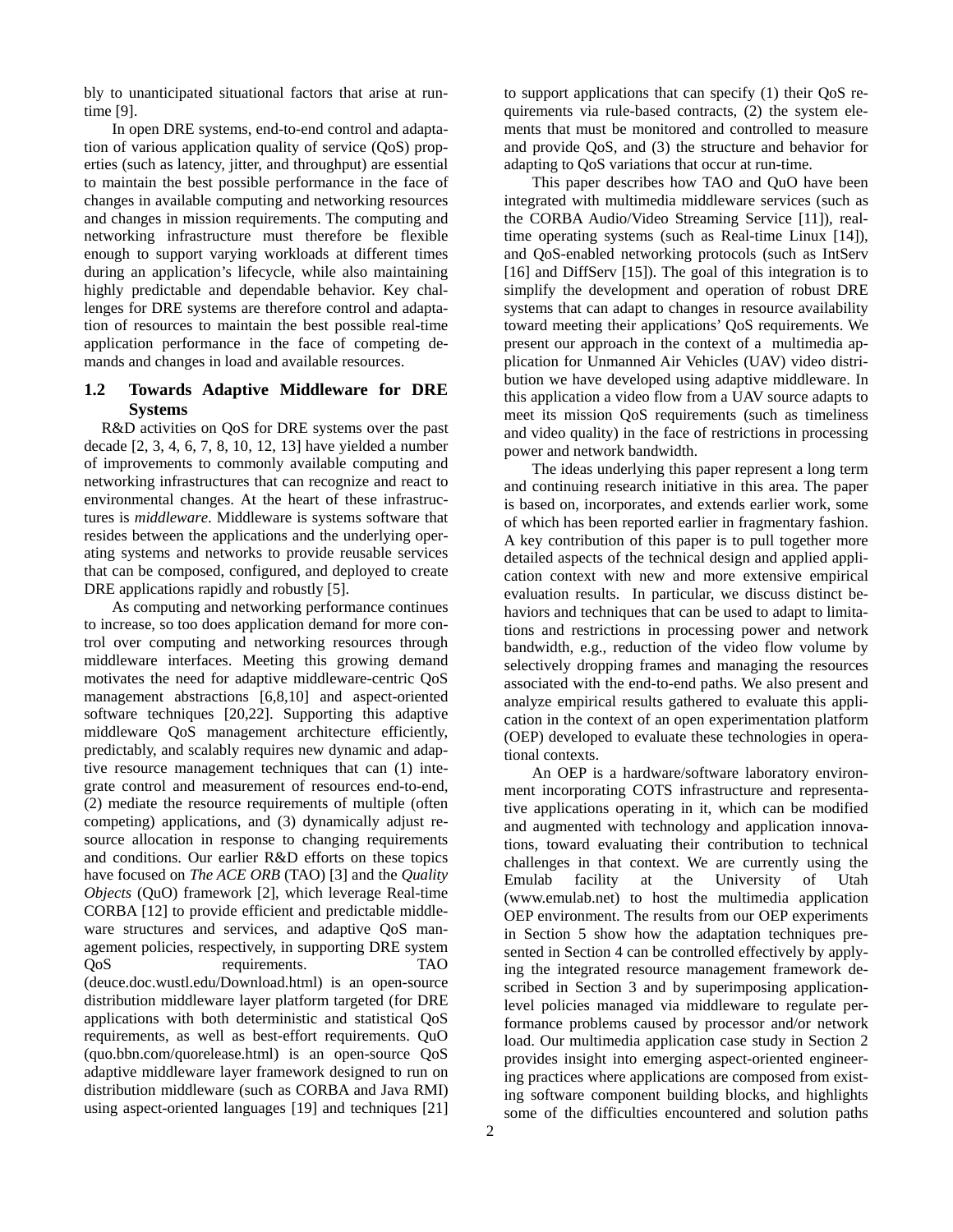taken to meet end-to-end QoS constraints within this development paradigm.

## **2 Applying Managed QoS to DRE Systems: the Multimedia Application Case Study**

This section presents our case study of a multimedia application for UAV video distribution. In this application, multi-layer resource management mechanisms are coordinated via adaptive middleware to ensure video flows can meet their mission QoS requirements (such as timeliness, jitter, and image resolution) by adapting to restrictions in available processing power and network bandwidth. As shown in Figure 1, the resulting architecture adaptively controls video transmission captured from cameras via a distribution process to viewers on various computer displays using the following three stage pipeline:

- 1. *Sensor sources*, (endsystems 1-3) including processes with live camera feeds (and those that simply replay from a pre-recorded file to simulate airborne sensors), which send video images to
- 2. *Distributor processes*, (endsystem 4) which are responsible for distributing the video to one or more
- 3. *Receivers*, (endsystems 5-7) including human-oriented video displays and CPU-intensive image processing software.



The management of end-to-end QoS in the UAV video dissemination application *crosscuts* the core functional decomposition of the application. It therefore represents a *separate concern*, one representing *how* the work is done, rather than *what* is done and requires coordinating the QoS management from end-to-end in a video stream and across video streams that are sharing resources. Too often, these types of applications have been developed by intertwining the QoS management code within the core functionality code.

Our UAV multimedia application uses the QuO and TAO middleware outlined in Section 1.3 to separate the QoS concerns and manage them by engaging application adaptive behavior, such as dropping frames, requesting resource reservations, indicating prioritization among data streams, and ensuring transparent fault recovery in a bounded amount of time. QuO includes a QoS encapsulation model [21] and a set of aspect-oriented languages [23] we used to develop encapsulated QoS behaviors as separate aspects and weave the QoS management code into the places where QoS can be measured, controlled, and managed, as illustrated in Figure 2. In the QuO QoS encapsulation model the individual QoS behaviors are known as *qoskets,* and this term is used throughout the paper to denote specific, narrowly focused aspects of an overall QoS management approach.

This application exhibits a wide variety of characteristics that are representative of many multimedia applications. These characteristics include varying (1) data formats, such as MPEG and PPM, with different data sizes and compression characteristics, (2) network transports, such as wireless, LAN, and WAN, with variable and constrained bandwidth over both noisy and private channels, (3) image processing algorithms, such as image display and image recognition processes, with different CPU usage patterns, (4) granularities of real-time deadlines, ranging from microseconds to milliseconds and seconds, and (5) resource constraints. Thus, while this paper demonstrates our results on a particular application suite, the characteristics of that suite are representative of a broad class of time-sensitive, mobile, and dispersed applications, especially in the domains of pervasive computing, remote sensing, hazardous operating environments, and automated process control.

In the context of our multimedia application, managing real-time end-to-end QoS requires supporting and coordinating the following measures of operational effectiveness:

• *Minimal frame rate***.** Full motion video is typically 30 frames per second (fps), but smooth video is still acceptable above 20 fps. Lower frame rates are visibly less smooth, but are usable as long as other qualities (such as data fidelity and jitter) are controlled. Our multimedia application uses variable frame rates

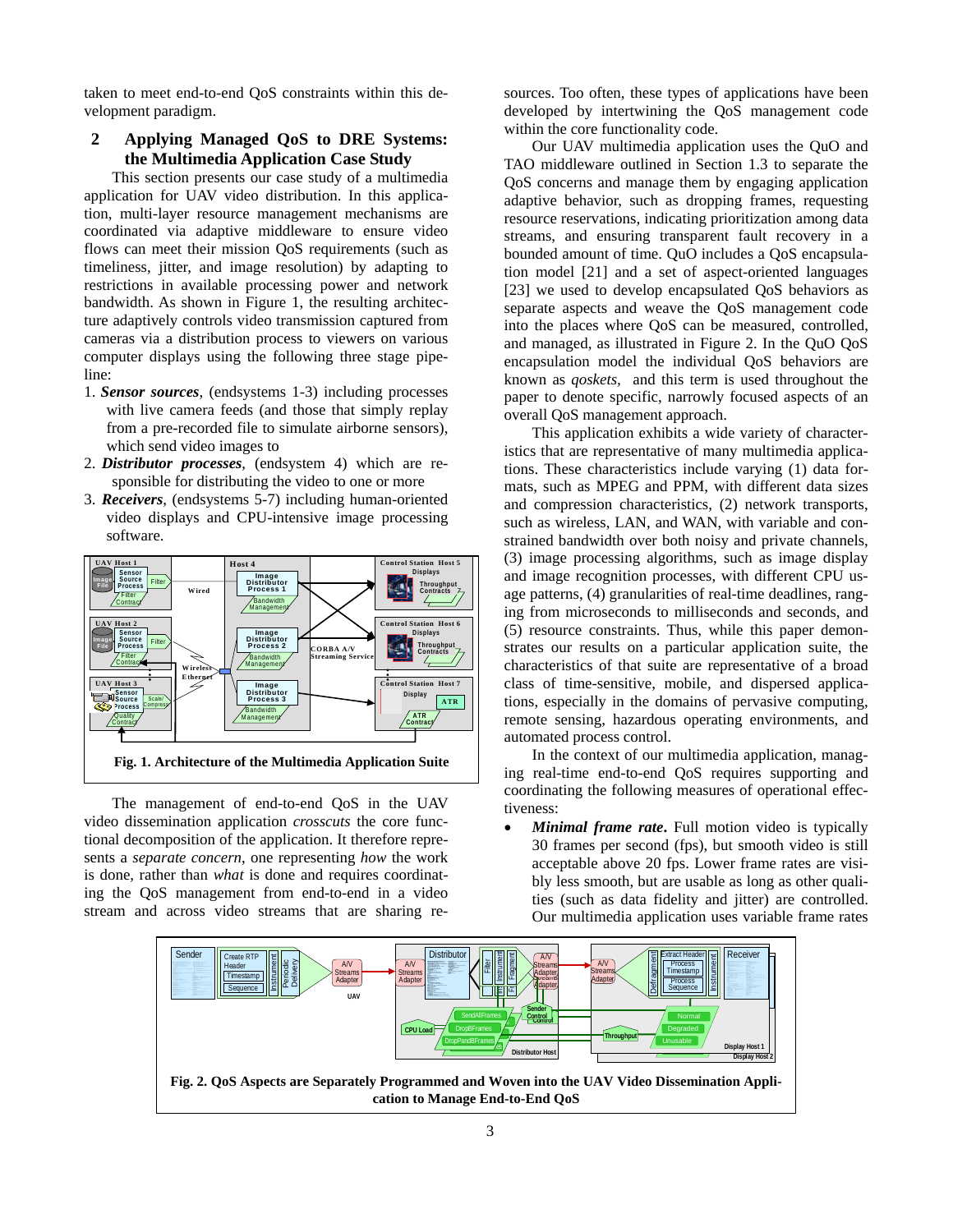as low as 2 fps for human viewing and lower for image processing.

- *Minimal latency***.** Some uses of sensor information (such as remote piloting) require remote end viewers to see an accurate and timely view of the sensor data, which implies a minimal latency requirement. Studies have indicated that humans can perceive a delay of more than 100-200 ms, which provides a lower bound timeliness requirement in cases where the video is meant for human viewing and precision action. In cases where an image is processed automatically, the latency should be low enough such that the information being processed is never stale relative to what else is already available.
- *Minimal jitter***.** Controlling the smoothness of the video can have greater impact on the perceived quality than the frame rate. Minimizing jitter requires control throughout the end-to-end path since it can be affected by changes to video transmission rates, delivery latency, and display rates. Common strategies for reducing jitter (such as buffering) are not as useful in real-time video because of the timeliness constraints.
- *Image quality*. The image must be of high enough quality (i.e., have the requisite image size, pixel depth, etc.) for the purpose it is being used. For human viewing, the video must be large enough and clear enough to discern details that humans need. For automated processing, it means the image must contain whatever important features the processing is intended to detect.
- *Coordination of multiple activities***.** The middleware, in conjunction with OS, network, and application directives, must control and coordinate the necessary allocations and tradeoffs that are made to ensure that the highest priority streams and the most important characteristics (e.g., frame rate, latency, and jitter) are favored, even while other, less important characteristics may be minimized or neglected.

Satisfying the measures of operational effectiveness outlined above requires managing resources (particularly CPU and network bandwidth) along the entire path from video source to sink. It also involves trading off one property (e.g., timeliness) against another property (e.g., fidelity) based on the particular requirements of end-users at that moment. For example, our multimedia application cannot suspend the display during a period of network congestion and resume the display from the same point in the video flow when bandwidth is restored because that can violate the timeliness constraint of the delivered images. It is likewise unacceptable to drop arbitrary frames or retransmit lost frames continuously.

All remote operation calls in our multimedia application are made via the TAO real-time ORB [3]. The TAO implementation of the CORBA Audio/Video (A/V) Streaming Service [4] is used to establish the video streams and to transport the data. We encode QoS measurement, control, and adaptation directives and policies via QuO contracts [2] that are distributed throughout the multimedia application. These contracts are responsible for managing the resource and application/data adaptation necessary to achieve an appropriate end-to-end QoS matched to the circumstances relevant at that time. Often, a single QoS aspect will require contracts at many places to implement a particular QoS aspect. For example, controlling image latency might include prioritizing the network traffic (e.g., setting a Diffserv codepoint), shaping the data to the amount of bandwidth available (e.g., compressing or scaling), and monitoring the latency by timestamping. These operations affect code all along the video path, since compressed images will need to be uncompressed and timestamps will need to be inserted, removed, and processed.

Our multimedia application illustrates a number of challenges and design decisions that must be made, such as centralized, policy-driven QoS management versus localized, application-driven QoS management. In this type of distributed system with remote UAVs connected via narrow-pipe tactical links, a centralized QoS management is only practical if it is based on the dissemination of policy at discrete epochs, such as theater-wide mission mode changes. Another design is decentralized, cooperative control, in which all the UAV senders are aware of their relative place in the mission and cooperate to divide resources and achieve the mission. We have experimented with both designs and favor an approach in which local qosket behaviors provide cooperative control and management, directed by policy (such as the relative importance and available resources) pushed by a central QoS management authority residing coincident with the theater command and control authority.

Another design challenge is the correct level at which to represent QoS behaviors. Even when the application is decomposed into components and the QoS behaviors are organized into qosket components, the two crosscut one another. A high-level QoS behavior (such as end-to-end latency) might consist of a single design-time qosket, but requires multiple run-time qosket components in order to implement it. We have therefore combined aspectoriented and object-oriented designs, weaving the contracts and other QuO mechanisms where they are needed [34].

### **3 Resource Management for DRE Multimedia Applications**

This section describes the priority- and reservationbased OS and network resource management mechanisms we integrated and evaluated within our QoS management framework for multimedia applications based on QuO and TAO. These OS and network mechanisms are *necessary*  conditions for establishing end-to-end QoS, but they are not *sufficient* by themselves. To achieve end-to-end QoS, therefore, we use a middleware-mediated QoS management framework to control and coordinate these individual resource management mechanisms, augmented with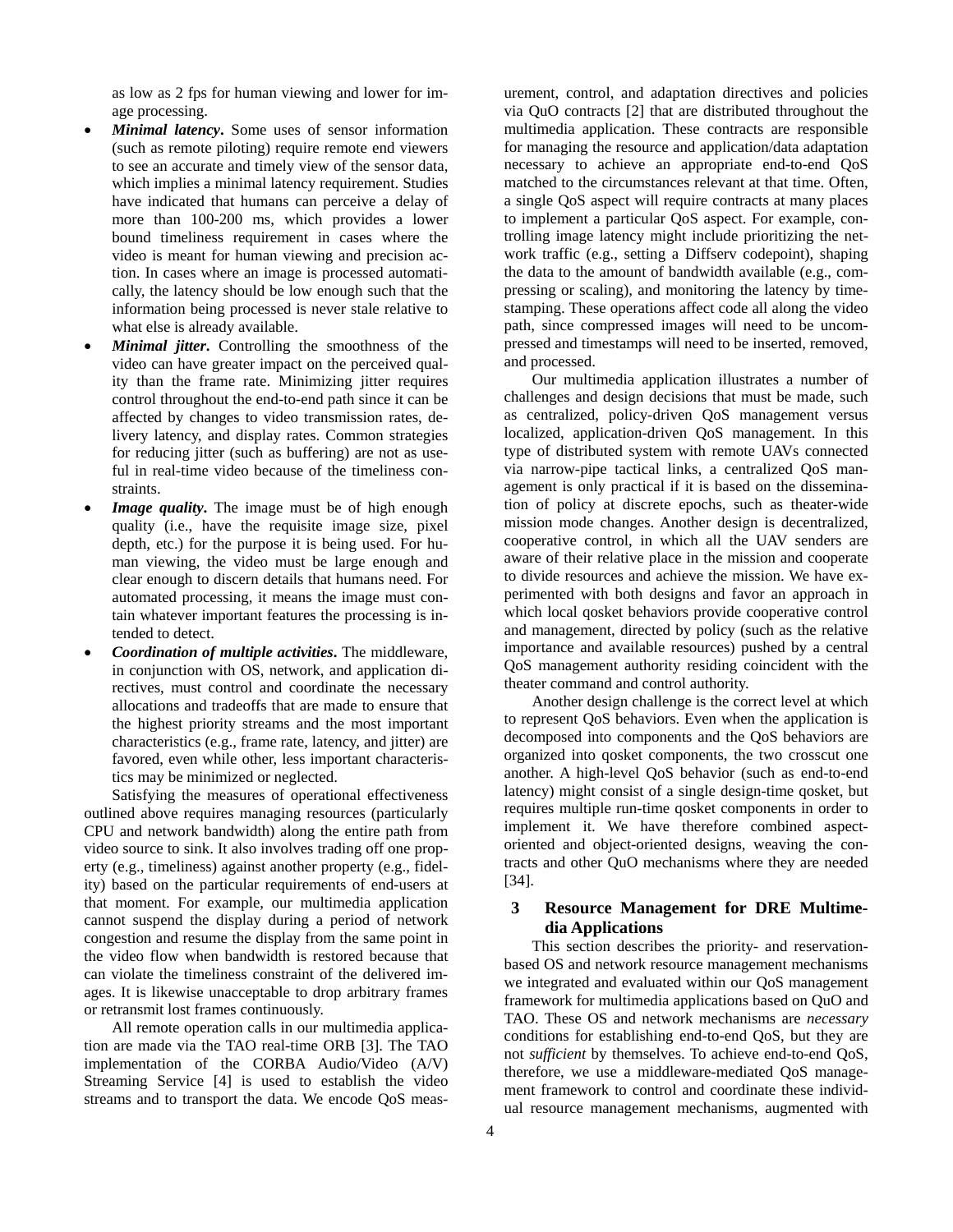additional adaptation mechanisms for making dynamic adjustments and modulating the application's footprint for using resources as discussed in this section.

# **3.1 Mechanisms for Prioritized and Reserved Management of Computing and Networking Resources**

Achieving end-to-end QoS for multimedia applications requires management and control of the processing resources on endsystems in a distributed system and the network resources that connect them. A number of mechanisms for managing these individual resources are emerging, including the mechanisms described below that (1) prioritize competing network traffic using standard Internet technologies and (2) reserve pre-specified amounts of processor time on endsystem computers. In addition to outlining these mechanisms, we describe how we have experimented with – and augmented with complementary mechanisms – various combinations to find the most effective solutions to end-to-end management in the context of our UAV video distribution application described in Section 2.

**Priority-based OS resource management.** The management of CPU resources in most operating systems has traditionally been handled by assigning priorities to tasks in the system (usually threads or processes) and applying scheduling algorithms to assign each task a share of CPU time. CORBA (as well as other standards-based COTS middleware) historically lacked features that leverage these priority-based OS resource management capabilities, which made it hard to ensure and coordinate predictable platform processing behavior via middleware. To remedy this omission, the Real-time CORBA 1.0 specification [12] defines standard features that support end-toend predictability for operations in fixed-priority CORBA applications, thereby enabling fine granularity allocation, scheduling, and control of key endsystem OS resources.

The TAO implementation supports the Real-time CORBA interfaces and QoS policies. As a result, applications that use TAO have standard ways to configure (1) *processor resources* via end-to-end priority preservation mechanisms, thread pools, intra-process mutexes, and a global scheduling service, (2) *networking resources* via protocol properties and explicit bindings, and (3) *memory resources* by bounding request buffering and thread pool size. Our earlier work (www.distsystems.bbn.com/papers) describes how these prioritybased OS resource management mechanisms have been applied to avionics mission computing systems via TAO.

**Reservation-based OS resource management.** An alternative to priority-based OS resource management is to reserve sufficient resources *a priori* for estimated application needs. TimeSys has applied this approach to resource management by implementing a CPU reservation feature for their TimeSys Linux real-time OS. An application – or a middleware proxy for the application – running on top of the TimeSys OS can specify its QoS requirements for timeliness, and their underlying resource kernel

[17] will manage the OS resources so that these requirements can be met. For CPU resources, TimeSys Linux allows applications to specify their timeliness requirements by specifying parameters for *compute time* and *period*. If the resource kernel can allocate resources that meet these requirements, it grants an application a *reserve*, which guarantees that for every period, the application will have the requested amount of CPU compute time and will not be preempted.

Although TimeSys Linux provides mechanisms for reserving OS CPU resources, the QuO and TAO middleware are ultimately responsible for determining who gets the reserved capacity, how much, and for how long. These policy decisions are performed by the middleware since it retains the end-to-end perspective to set the OS resources appropriately. We have worked with the University of Utah to develop a CORBA-based CPU reservation manager [7] that (1) is the local agent for setting up reservations on an endsystem and (2) translates various representations of reservation specification into the style supported by TimeSys Linux. Section 5.2, especially measurement 2, reports the results of applying reservationbased OS resource management within our multimedia application context described in Section 2.

**Priority-based network resource management.** The Internet Engineering Task Force (IETF) Differentiated Services (DiffServ) architecture provides different types or levels of service for IP network traffic. Individual traffic flows can be made more resistant to packet dropping (and hence get preferential delivery) by setting the value of each IP packet's DiffServ field appropriately. An IP header has an eight bit DiffServ field that encodes router-level QoS into (1) six bits of DiffServ Codepoint (DSCP), which enables 64 service categories of per-hop behavior, and (2) two bits of explicit congestion notification. The middleware is responsible for adding the appropriate QoS management DSCP encoding to the data packet headers to specify the appropriate type of service within the multi-application environment. DiffServenabled routers then use the DSCP to distinguish among varieties of network traffic.

We have enhanced TAO and QuO to leverage Diff-Serv capabilities. First, TAO provides an efficient and flexible way of setting the DSCP by extending its Realtime CORBA protocol properties on the GIOP request and response packets so that priority can propagate to requests as they transit the network and OS resources. Based on various factors (such as resource availability, application conditions, and operational requirements), the QuO middleware can change these priorities dynamically by marking application streams with appropriate DSCPs to ensure appropriate priority handling against lower priority competing traffic. Second, TAO provides a mechanism to map Real-time CORBA priorities to DiffServ network priorities. The TAO ORB provides a priority-mapping manager that QuO uses to install a custom mapping to override the default mapping. Section 5.2, especially measurement 1, reports on empirical evaluation of the results of applying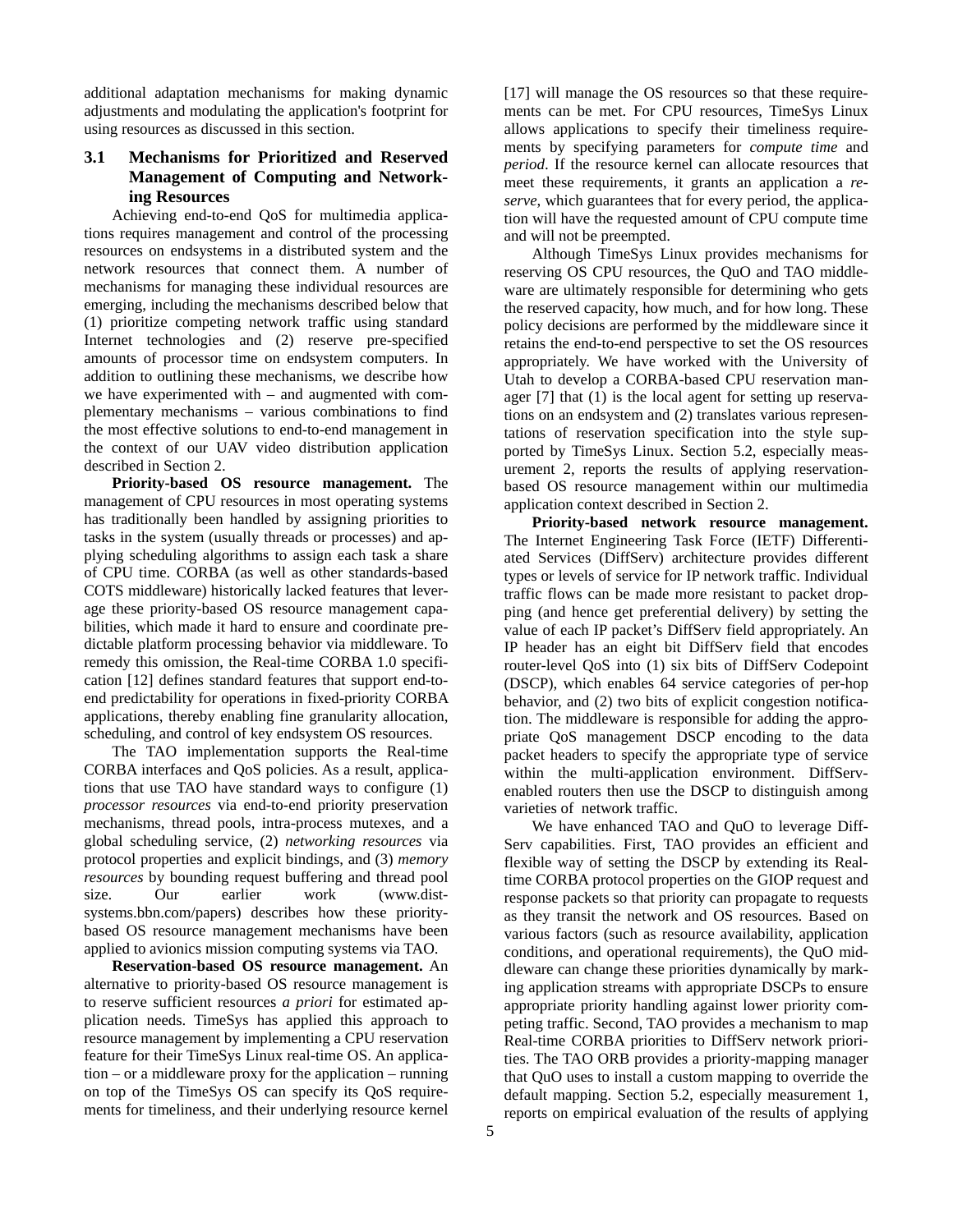priority-based network resource management (in combination with reserved CPU management) to our multimedia application described in Section 2.

**Reservation-based network resource management.**  Setting DSCPs as discussed above makes traffic flows less likely to be dropped due to network congestion in routers. There is no way in the DiffServ model, however, to *guarantee* a level of service to a traffic flow unless it is the single highest priority traffic at each intermediate step. As with the OS-level resource reservations discussed earlier, it is also desirable to request resources from the network to help guarantee properties (such as latency or bandwidth of network traffic) across some competing flows by reserving appropriate capacity in advance.

To address these issues, the IETF developed the Resource Reservation Protocol (RSVP), also commonly referred to as IntServ (for Integrated Services), which is a new reserved capacity mechanism to augment IP. Whereas the DiffServ mechanisms outlined earlier merely classify and prioritize packets for different service levels, IntServ reservations allocate and coordinate router behavior along a communication path flow to ensure the reserved end-to-end bandwidth. Earlier experiments [8] measured and evaluated the effects of reservation-based network resource management mechanisms applied to multimedia applications via the CORBA A/V Streaming Service [4] provided with TAO.

### **3.2 A QoS Management Framework for Multimedia Applications**

The OS and network resource management mechanisms described in Section 3.1 can be used in various combinations that reflect tradeoffs of integrated methodology, current practice, widespread availability, or maximum performance/cost advantage. Although it may be desirable in some circumstances to have a single methodology (i.e., priority-based *or* reservation-based) apply throughout, other combinations can be useful in practice. Likewise, managing an individual resource (e.g., CPU or network connection) will not enable predictable multimedia application performance if the other complementary DRE system resources along an end-to-end path are constrained, unmanaged, or even managed in an uncoordinated manner. Instead, these resources must be managed in combination to achieve appropriate end-to-end and aggregate results.

To enable more effective coordination and control of individual and aggregate end-to-end resources, we have created elements of a QoS management framework for multimedia applications by integrating the TAO and QuO middleware described in Section 1.2 with the mechanisms described in Section 3.1 that manage lower level OS and network resources. The primary focus of the resource management control strategies described in Section 3.1 is to ensure that more important application tasks get the resources they need to complete their actions at the expense of – or isolated from – other less important tasks. In many cases, however, this is not sufficient to achieve managed QoS objectives, either because there may still be insufficient resources available or because it may be more appropriate to share resources using gradations of service levels that could operate simultaneously, each with diminished resources.

To complement the resource control strategies, our QoS management framework supports adaptive strategies that seek to change the resource consumption of an individual DRE application dynamically. Our QoS management framework therefore offers a set of aspect languages to program the adaptive strategies separately from the core functionality of the application [23] and an encapsulation model for packaging adaptive behaviors so that they can be instantiated and reused throughout an application and maintained separately across applications.

By intelligently modifying the approach to the application's core functionality (e.g., by using alternative algorithms, changing heuristics, or being more selective about degrees of fidelity for various aspects of a computation), we can change the way an application performs its task (and indirectly shape/reduce the amount and timing resources needed to perform that task) to dynamically adapt to the current load, resource availability, or operating conditions prevalent at the time. Section 4 describes the key adaptive strategy used by our UAV video distribution application, each of which have been implemented as qoskets and QoS aspects provided by QuO.

# **4 Maintaining Real-time QoS Under Reduced Resource Availability in the Multimedia Application**

This section describes how we augmented and applied the QoS management control aspects described in Section 3 with application-level adaptation to complement resource control by shaping the interactions between components so they can continue to meet the QoS requirements under diminished resources available to applications.

## **4.1 Using Adaptation to Meet Multimedia Application QoS Requirements**

A bottleneck may occur in our multimedia application because at some point along the video transport path there are not enough resources to send the entire video to the viewers in real time. For example, the distributor endsystem may not have enough CPU power available to dispatch video frames to all viewers at that rate or failures could cause there to be insufficient bandwidth in the network path to one or more viewers. A bottleneck can also occur when one or more of the competing UAVs has (or gains) priority access to significant fractions of the available resources, while the rest must operate within the diminished resources available. When such a bottleneck is detected, we use adaptation techniques (e.g. rate changing and filtering) to mitigate the damage to our QoS objectives. Depending on user requirements, it is possible to omit some frames of the video entirely, yet still retain an end-user video that displays the motion of the scene in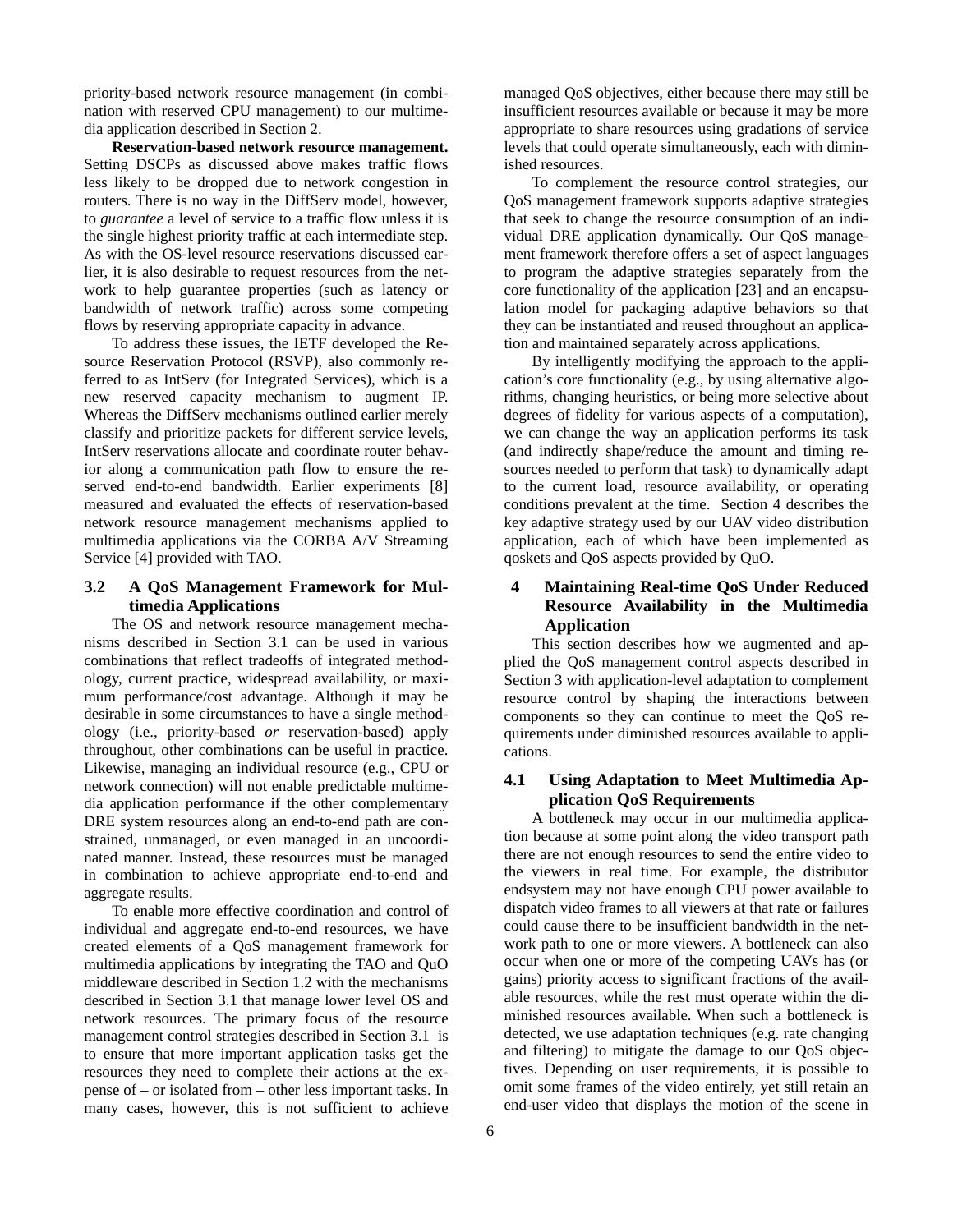real time without the total fidelity of continuously displayed motion achieved at frame rates of 24 frames or more per second.

To perform data filtering in the UAV prototype, we employ the technique of reducing the transmitted frame rate, e.g., from the distributor to the viewer or between the video source and the distributor. In one important mode of operation, the frame rate must not be reduced in such a way as to create a "slow motion effect," i.e., a vehicle that crossed the field of view of the video source camera in say, 2.5 seconds, should still cross the viewer in 2.5 seconds. A video source attempts to transmit data at the standard rate of 30 fps, which is received at that rate (when system resources permit), but an adaptive behavior can be interposed that sends out a smaller number of frames representing the action that occurs during each second. The subset to be sent is selected by *dropping* some frames from the video, and also sending out the remaining frames at a reduced rate.

The implementation of data filtering to reduce the volume of video data is dependent on the video encoding format. MPEG-encoded video results in sequences of 15 frames, each of which consist of an independent I-frame, as well as 10 derived B-frames and 4 derived P-frames (see Figure 3, and [1] for a synopsis of MPEG encoding of video). One second of video at the full rate of 30 fps requires two sequences of these frames. The best framedropping strategies drop B-frames when only a few frames needed to be dropped. There are 20 B-frames in each second of video, so this technique can bring the sending rate down to a still effective 10 frames per second. To drop more frames, P-frames can then be dropped. I-frames can be dropped only if intervals of 1 second or more between images are acceptable, which in our application it was not.



For practical implementation reasons we chose to drop frames entirely in such a way that the remaining frames were to be displayed at a constant rate. This strategy provided us with three significantly different levels of QoS among which to adapt the application, as determined by the frame rate: (1) 30 fps, which is done by transmitting the video intact to provide the highest level of QoS, (2) 10 fps, which is done by dropping all B-frames from the video and transmitting all the I- and P-frames, which preserves most perception of motion in the video scene, and (3) 2 fps, which is done by dropping all P- and Bframes from the video and transmitting all I-frames, which loses the finer details of motion and some very

short-lived actions. We then adaptively switch among these three frame rates by assigning each frame rate to a different region of a QuO contract, and setting the framedropping strategy at any given time according to the current region (and indirectly the currently available resources). Below 2 fps, the application would go dormant, until appropriate conditions were restored, because these were below the threshold of operator usability.

# **4.2 Analysis of Bandwidth Reduction from Frame Filtering**

In the video used in our experiments, I-frames averaged approximately 13,800 bytes, P-frames approximately 5,000 bytes, and B-frames approximately 2,900 bytes. The approximate size in bits of two average MPEG encoded sequences is therefore  $(2(13,800) + 8(5,000) +$  $20(2,900)$  \* 8 = 1,004,800, i.e., near the capacity of a 1.5 Mbit link, which is the bandwidth requirement of sending one second of the video at the full rate of 30 fps. If we drop the rate to 10 frames per second by eliminating the B-frames, the bandwidth required, in bits per second, falls to approximately  $(2(13,800) + 8(5,000)) * 8 = 540,800$ and if we drop the rate to 2 fps by eliminating the Pframes as well, the required bandwidth in bits per second falls to approximately  $2(13,800) * 8 = 220,800$ , i.e., reducing the frame rate from 30 to 10 (a 67% reduction) reduces the bit rate by 46%, and reducing the frame rate from 30 to 2 (a 93 % reduction) reduces the bit rate by 78%.

The reductions of bandwidth and other system resource demands outlined above are substantial, so it is not hard to find system conditions under which the full bandwidth is not supportable, but one of the reducedbandwidth adaptations is. The reduction in bit rate is not proportional to the reduction in frame rate because the frames that are dropped first are precisely those frames that have the greatest dependency on other frames (and the fewest frames depending on them), and consequently the encoded sizes of these dropped frames are relatively smaller. Conversely, reduction in the perceived value of the reduced-frame-rate display to a human viewer also is not proportional to the reduction in frame rate, judging from the reactions of system operators who watched demonstrations of the application adapting.

# **5 Empirical Results of End-to-end Resource Management Experiments**

This section presents and analyzes the results of experiments that cover end-to-end management capabilities stemming from the integration of the individual resource management techniques discussed in Section 3.1 within our middleware-mediated QoS management framework described in Section 3.2. These experiments evaluate the ability of multiple resource management technologies coordinated via middleware to effectively and predictably maintain end-to-end QoS as systems scale to include more participants and more competing load. Our earlier work showed the ability of individual technologies to (1) man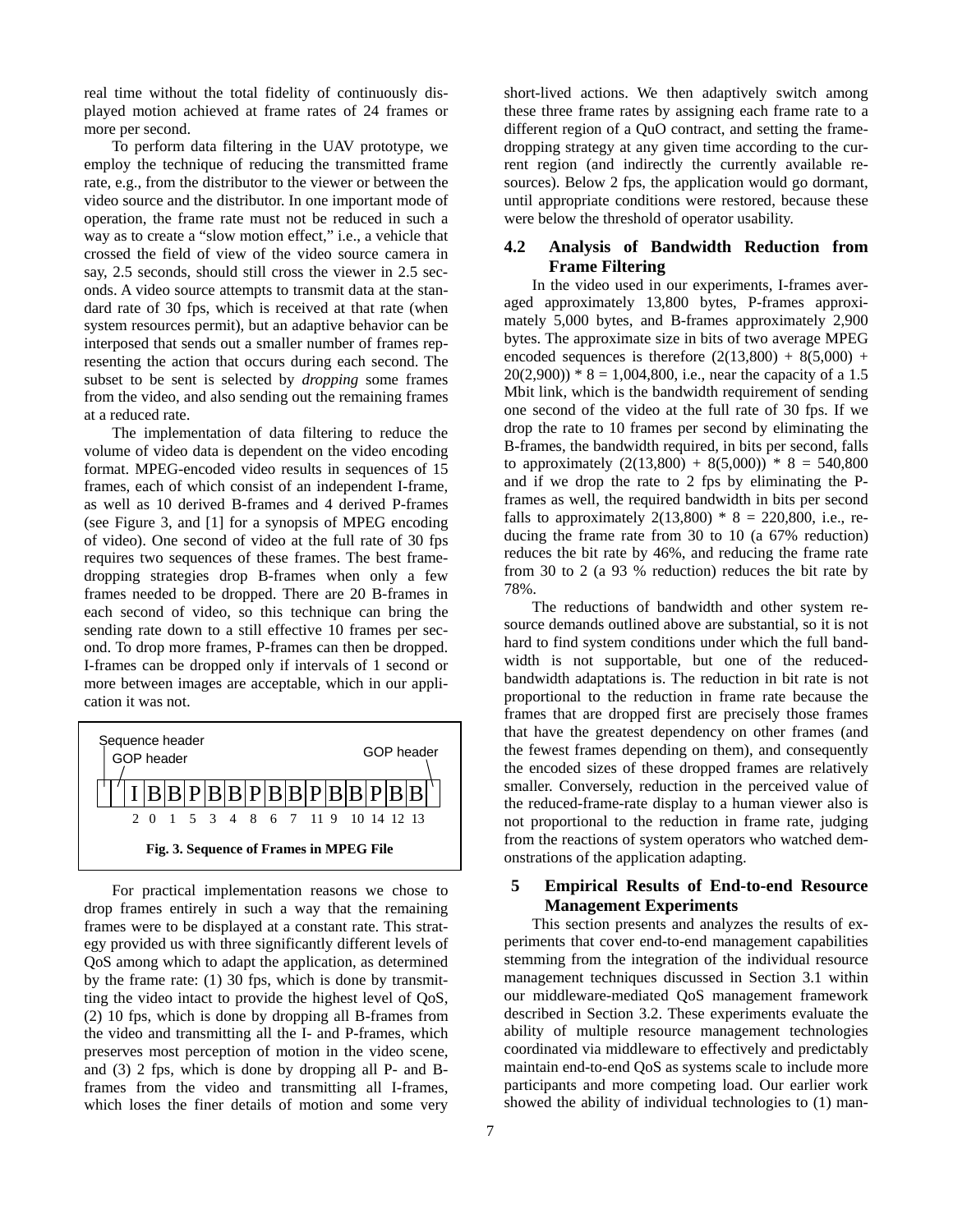age QoS end-to-end when competing load was concentrated exclusively on either the processing nodes or the network and (2) fail to manage end-to-end QoS when the type of competing load was unconstrained. These results indicated the need to conduct experiments using integrated and coordinated multiple types of resource management (e.g., CPU and network management) provided by our QoS management framework to evaluate its ability to sustain managed QoS in the presence of a more realistic combined resource load.

### **5.1 Experimental Design and Hardware/Software Testbed**

To test the hypothesis that middleware-coordinated CPU and network management working together can maintain end-to-end QoS in systems with constrained and loaded processors and links, we conducted a set of experiments that ran up to 14 simultaneous simulated UAVs sending imagery to the simulated ground control stations (distributors) and control centers (receivers) described in Section 2. The number of image streams was enough to overload the networks transporting the imagery and control information, and to overload the processors executing the image processing systems. We measured the ability of the resource management mechanisms to control resource allocations sufficiently for an image stream designated as most critical (the experimental case) to consistently sustain the resources needed to complete the application requirements (i.e., detecting and reporting identified targets in imagery data), as contrasted with other competing image streams not marked as critical (the control cases).

In this series of experiments, each of the 14 senders transmitted a sequence of images at a constant rate of 2 fps, in accordance with the application architecture depicted in Figure 1 in Section 2. For a single image stream, a sender process sends images to a distributor and the distributor transmits these images to a receiver. The receiver transmits images to an *automated target recognition* (ATR) program. If the ATR identifies a target in the image stream, it sends a notification to a QuO contract monitoring the imaging components, which in turn propagates the alert via the TAO Real-time Event Channel [27] to a consumer. When this consumer receives the alert, it performs a round-trip time calculation designed to measure the overall time that elapsed from (1) when an image with a target in it was sent from the sender to (2) the time when an alert notification reached the ATR Event Channel client. This time represents the desired end-to-end capability for which we are trying to maintain a predictable QoS footprint under heavy load.

In this experiment, there was contention for both network and CPU resources due to the number of processes involved in simultaneously trying to deliver and identify objects in the 14 image streams. Our coordinated network and CPU QoS management framework capability was configured to attempt to sustain the end-to-end performance of a designated image stream (which in these experiments was arbitrarily selected to be the  $7<sup>th</sup>$  stream, out

of 14). This coordinated QoS management capability under test combined DiffServ network prioritization and CPU reservations. For stream 7, we applied DiffServ network prioritization (over other competing, non-prioritized traffic) using QoS management setup to introduce this behavior between the sender and distributor, and between the distributor and the receiver. In addition, we applied the CPU reservation behavior to the ATR for stream number 7 (only), using a middleware-mediated CPU broker developed at the University of Utah [7].

The CORBA object in the ATR that received the frames was encapsulated by a QuO delegate responsible for determining the magnitude of the CPU reservation requested from the CPU broker. The policy used in this experiment adjusted the CPU reservation request to the highest value seen in processing the five previous frames. This adaptive policy works well in general since it can quickly adapt to spikes in usage without overprovisioning for long periods of time. For this experiment, we used a "strict priority" contention policy that favors high-priority processes when making reservations. Under that policy, the designated high priority UAV stream would be granted its reservation request regardless of the requests of the other activities.

Experiments were performed on hardware and software provided by the University of Utah's Emulab testbed. The hardware configuration for each node in our experiments included (a) 850 MHz Intel Pentium III processor, (b) 512MB PC133 ECC SDRAM, (c) 4 Intel EtherExpress Pro 10/100Mbps Ethernet ports (Experimental network), (d) 1 Intel EtherExpress Pro 10/100Mbps Ethernet port (Control network), and (e) 40 GB IBM 60GXP 7200 RPM ATA/100 IDE hard disk The machines' experimental network interfaces are connected to a Cisco 6509 high-end switch and automatically included in "virtual LANs" to simulate the network topology for our experiments (not shown). This network topology was designed to allow multiple UAV sender programs to transmit imagery data to multiple distributor programs, which in turn would transmit this data to receiver programs. The software configuration for our experiments included (a) Red Hat Linux 7.3, (b) TimeSys v3.1 (selected nodes), (c) FreeBSD 4.8 on "router" nodes, modified to support QoS for network traffic using the (ALTQ) extensions, (d) TAO v.1.3.3, (e) QuO v.3.0.11, and (e) CPU Broker v1.

### **5.2 Managed End-to-end Behavior Observations**

We now report the results of the testbed configurations described above, using observed/measured values that indicate how our integrated middleware-mediated QoS management framework can be used effectively to sustain adequately predictable QoS results under heavy competing load using realistic application scenarios.

**Measurement 1: Number of frames received at receiver.** For this measurement, the number of images received at each of the competing receivers was recorded.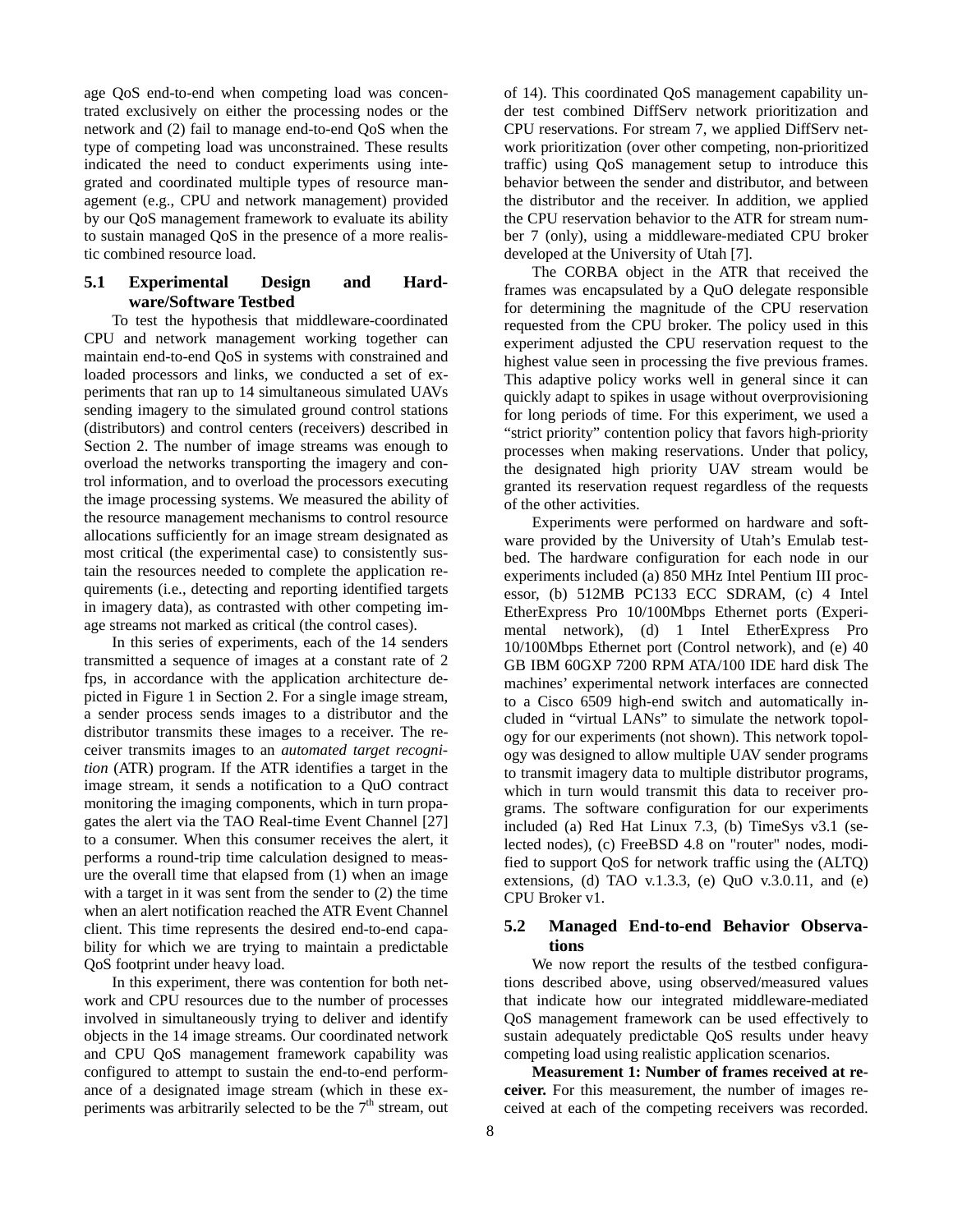Stream 7 (only) was prioritized for its network traffic using DiffServ and used CPU Reservations to ensure adequate processing resources. Figure 4 shows that UAV#7 received all of its frames (as did unmanaged UAV's #2,4,5), while some of the rest received most of their frames (#8,9,11), and most (#1,3,6,10,12,13,14) received hardly any service at all, as measured by the number of frames that arrived during the experimentation interval. Since frames are received prior to the CPU intensive processing of the ATR, this measure is dominated largely by controlling network behavior.



**Measurement 2: Number of ATR alert control messages received.** For this measurement, the number of ATR Alert control messages, which were received by the ATR Event Channel client program, was recorded. Stream 7 was prioritized with DiffServ and CPU Reservations. These alert messages are sent only after identification of an object of interest by the CPU intensive ATR. Figure 5 shows that only stream #7 successfully identified all of its target objects (as evidenced by receiving all of its alerts). All of the other (unmanaged) streams missed completing the identification cycle (or couldn't get their identifying signal to the collector) at least some of the time, with most (#1,3,5,6,8-14) missing almost all of the identification opportunities. The key factor here is the use of CPU reservation to ensure timely processing of the CPU intensive activity.

**Measurement 3: Receiver frame latency.** This measurement recorded the time that elapsed when an image was transmitted from the sender to the receiver. Stream 7 was prioritized with DiffServ and CPU Reservations. Figure 6 charts the average latency for frames received (a lower number is better for this chart, in contrast with the previous). This figure shows streams #1,4,6 with average latency per frame delivered lower than for the prioritized stream 7.

Only streams  $\#2,4,5,7,8,9,11$ , however, had a significant number of successful frame deliveries (from figure 4) so the lower latency for streams #1,6 can be discounted because of the relatively few successful deliveries. Stream

#4 had (as yet inexplicably) a lower average latency for delivered frames despite being unmanaged, but stream #7, with controlled resource management working in its favor had a significantly lower standard deviation. This result stems from the more controlled outcome expected by applying course grain resource management strategies to ensure outcome.

# **5.3 Analysis of End-to-end Resource Management Control Experiments**

Out of the 14 image competing streams, half of them did not even come close to receiving and processing even a non-trivial fraction of their intended workload, as shown in Figure 4. The DiffServ prioritized stream processed its intended workload with no observed packet loss. The most significant observations of this experiment were:

In this and all subsequent runs of the experiment, the prioritized stream (the seventh stream) always reached the receiver endsystem with no observed packet loss. The behavior of non-prioritized streams was not reproducible over multiple runs of the experiment, i.e., sometimes these streams reached the receiver endsystem and sometimes they did not. Which ones did and did not would vary from trial to trial. Non-prioritized streams also had higher rates of



**Fig 5. ATR Alerts Successfully Detected; Stream 7 uses a CPU Reservation and Diffserv Priority**



**Fig 6. Latency of Images; Stream 7 uses a CPU Reservation and Diffserv Priority**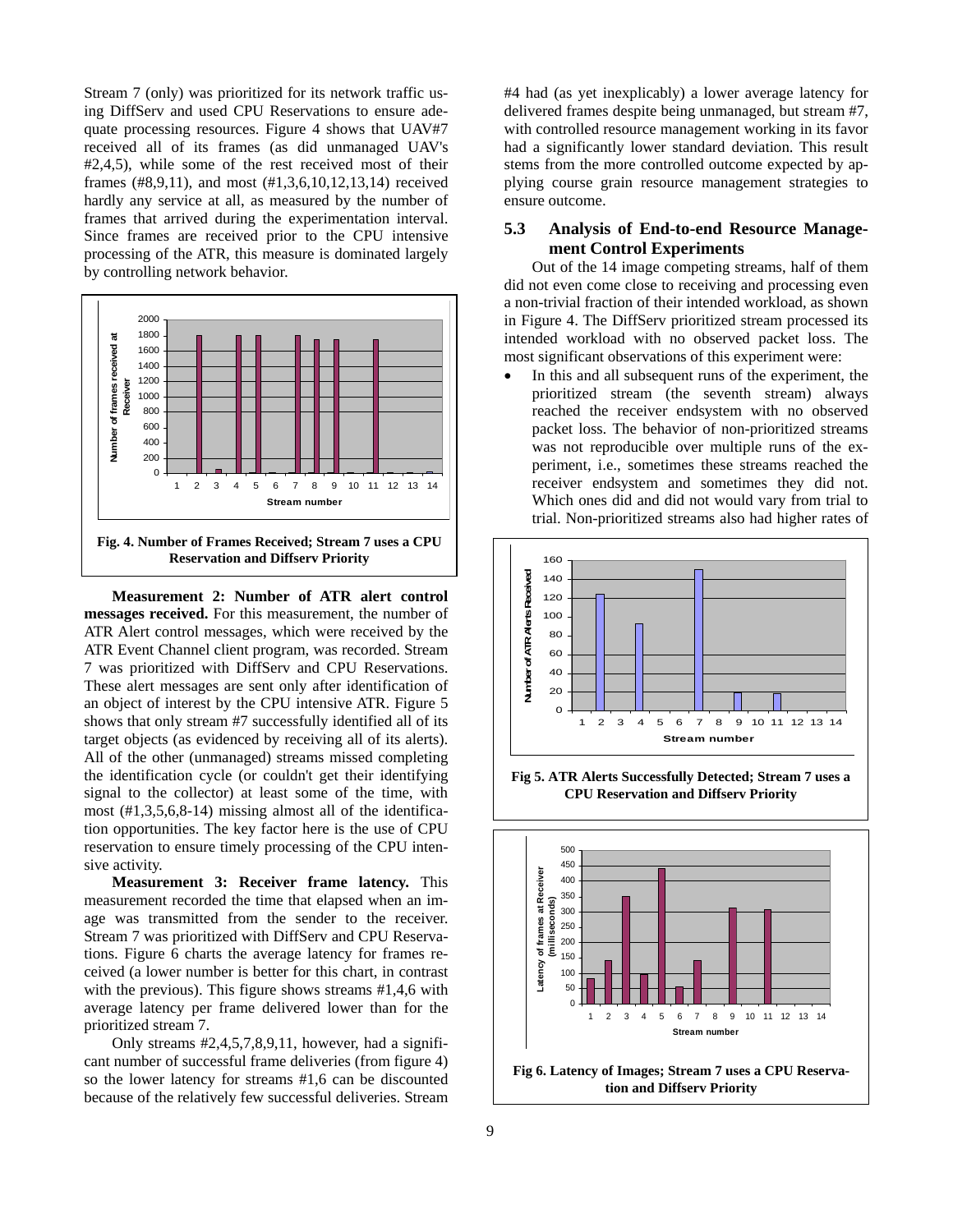packet loss than the prioritized stream.

The number of ATR Alert control messages for the prioritized and CPU reserved stream was significantly higher than for any of the other streams. Nine out of the fourteen streams (64%) did not produce ATR Alert control messages indicating successful object identification, and requiring successful and timely upstream delivery and processing. Stream 7 produced 150 alerts, which reached the ATR Event Channel consumer, which was 21% better than the next best stream (Stream 2) that produced 124 alerts. The prioritized stream performed much better than the non-prioritized streams for two reasons: (1) Diff-Serv prioritizing stream 7 reduced the packet loss compared to other streams, so images with targets in them were more likely to reach the ATR for processing and (2) reserving CPU resources for ATR 7 significantly improved the ability of this ATR to process images and identify targets in a timely fashion despite competing load.

The most significant conclusion drawn from the empirical results described above is that by using a multilayer middleware-mediated QoS framework that integrates resource management mechanisms (such as Diff-Serv network priorities and TimeSys Linux CPU reservations), the end-to-end path of a critical, multi-host application exhibits (1) *higher performance* (delivery of all object identification alerts) and (2) *better predictability* (consistently, timely delivery of video images and no observed packet loss) than other less critical applications competing for limited network and CPU resources. The ability to selectively control these end to end behaviors throughout different parts of an overall system and through different areas of technical focus is a giant leap forward in itself. In addition, it represents an important building block in the long-term R&D pursuit of QoS managed adaptive behavior for DRE systems through a common framework, where design time analysis is combined with runtime adaptive mechanisms and policies that manipulate this system level control, while at the same time integrating system-centric adaptation with application-centric adaptation.

#### **6 Related Work**

This section reviews related work in enhancing middleware platforms so they can support adaptive DRE QoS properties and application QoS aspects.

**Adaptive middleware mechanisms**. In their dynamicTAO project, Kon and Campbell [15] apply adaptive middleware techniques to extend TAO so it can be reconfigured at runtime by dynamically linking selected modules, according to the features required by the applications. As with our prior efforts on TAO and QuO, Kon and Campbell provide mechanisms to realize QoS provision in the middleware level. The work described in this paper goes further, however, by integrating QoS provisioning mechanisms at the middleware, OS, and network levels.

The Distributed Multimedia Research Group at Lancaster University has developed a prototype of advanced reflective middleware called Adapt [18]. This middleware model concentrates on dynamic composition of objects through open bindings [6], which (1) allows object implementations to be configured dynamically, (2) determines various aspects of object implementations, such as adding or removing methods from an object, and (3) explicitly establishes transport connections between objects that can be used for streaming multimedia data. The Adapt project model also facilitates QoS properties management and monitoring. Compared to the Adapt project, our efforts concentrate on applying QoS provisioning techniques to implement and improve the implementation of an existing middleware standard (CORBA), whereas the Adapt project defines and implements the meta-space of a new middleware framework at a higher level.

Aspect-oriented techniques can be applied to specify middleware QoS behaviors and configure the supporting mechanisms for these QoS behaviors. In particular, the container architecture in component-based middleware, such as Enterprise Javabeans (EJB) and the CORBA Component Model (CCM), provides the vehicle for applying meta-programming techniques that provide QoS assurance control in component middleware. Conan et al [20] use containers together with aspect-oriented software development techniques to plug in different nonfunctional behaviors. This project is similar to QuO delegates in that mechanisms are provided to inject aspects into applications statically at the middleware level. QuO goes further, however, since it also supports dynamic QoS provisioning via its qosket mechanisms [21].

de Miguel [22] extends other work on QoS-enabled containers by enhancing an EJB container to support a QoSContext interface that allows the exchange of QoSrelated information with component instances. To take advantage of the QoS-container, a component must implement QoSBean and QoSNegotiation interfaces. A key difference between de Miguel's approach and ours is the QuO delegates and contracts enable the QoS negotiation protocols to be performed transparently to the component implementations.

**Control-theoretic approaches to adaptive middleware**. A number of control-theoretic approaches are now being applied to DRE systems to overcome limitations with traditional scheduling approaches that do not handle dynamic changes in resource availability and therefore result in a rigidly scheduled system that adapts poorly to change. A survey of these techniques is presented in [28].

Feedback control scheduling (FCS) [29] is designed to address the challenges of applications with stringent end-to-end QoS executing in open DRE systems. These algorithms provide robust and analytical performance assurances despite uncertainties in resource availability and/or demand. FC-U and FC-M [30] applies this approach to manage processor utilization. CAMRIT [31] applies control-theoretic approaches to ensure transmission deadlines of images over an unpredictable network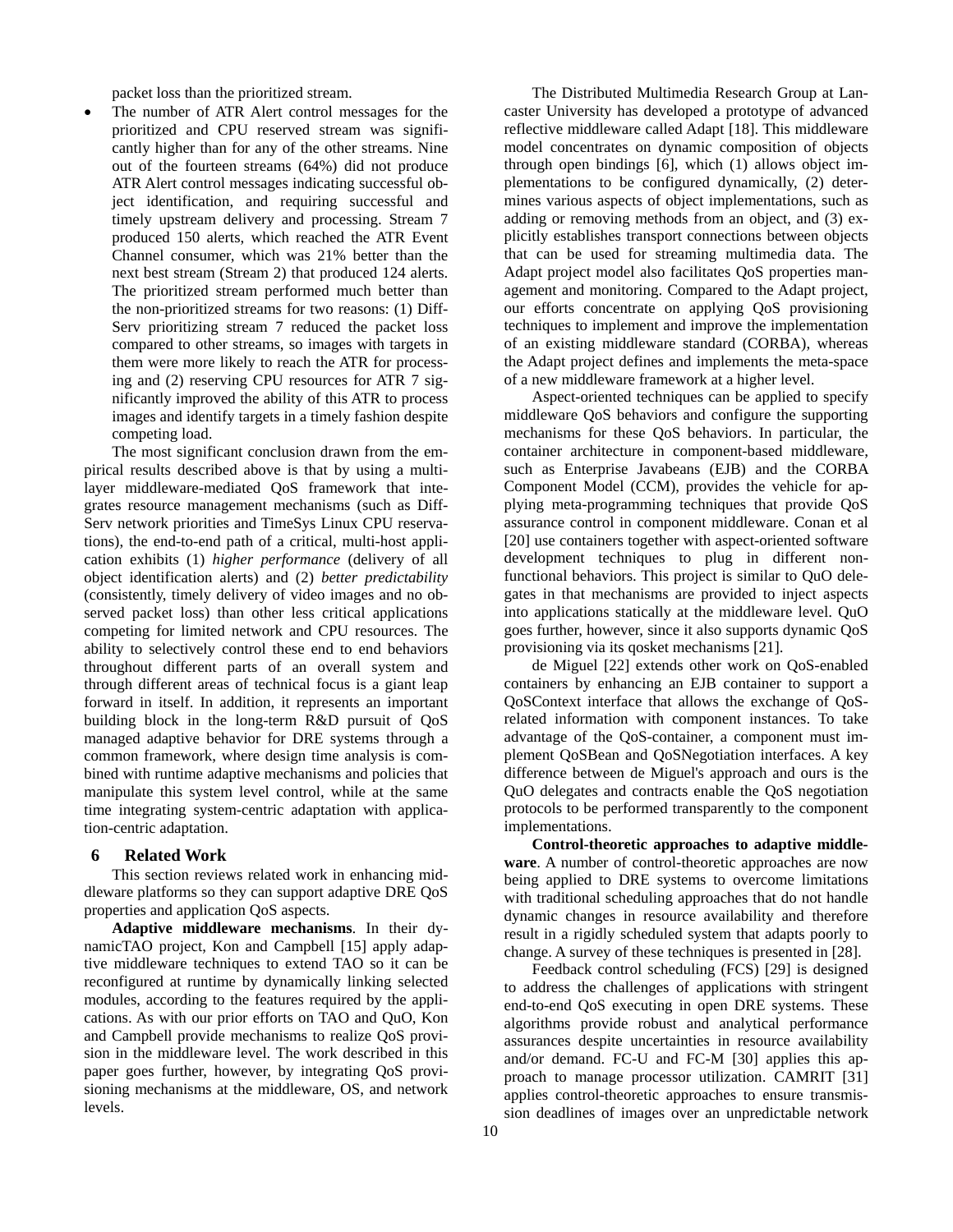link and also presents analytic performance assurance that the transmission deadlines are met.

A hierarchical control scheme that integrates resource reservation mechanisms [32] with application-specific QoS adaptation is proposed in [33]. This control scheme features a two-tier hierarchical structure: (1) a global QoS manager is responsible for allocating computational resources to various applications in the system and (2) application-specific QoS managers/adapters modify application execution to use the allocated resources efficiently and maximize application QoS.

Although these approaches are similar to the work we report in this paper, these algorithms/mechanisms perform resource management of only one type of system resource, *i.e.*, either computing power *or* network bandwidth. In contrast, our QoS management framework performs resource management of both network and computing resources, which is crucial for real-world DRE systems. We have also recently used the two-tier hierarchical management approach similar to that cited above as an extension to our multi-resource QoS management framework, for dynamic mission management applications [35].

#### **7 Concluding Remarks**

Developing DRE systems that can maintain the best possible application performance in the face of changes in available resources is an important R&D challenge. This paper describes the design and performance of a QoS management framework that adaptively controls the endto-end behavior of multimedia applications by applying resource management techniques for processing and communication tasks. This framework integrates QoSenabled middleware (TAO and QuO), multimedia middleware services (the CORBA Audio/Video Streaming Service), real-time operating systems (Real-time Linux) and QoS-enabled networking protocols (IntServ and Diff-Serv) to develop robust multimedia applications that can adapt to changes in resource availability to meet their QoS requirements.

Creating a stove-piped one-of-a-kind application would have been an unsatisfying solution, although that has been the state-of-the-practice until recently. We therefore designed our solution based upon advanced software engineering principles, such as separation of concerns and aspect-oriented programming. We have incorporated these concepts as key design principles underlying our middleware framework and have used them to develop representative applications.

Over the past several years we have enhanced, applied, and evaluated these middleware-mediated QoS management technologies in the context of an open experimentation platform (OEP) that embodied complex challenge problems associated with multimedia applications – in particular a UAV video distribution application suite. The relevant QoS management activities associated with this OEP include trading off sensor/image quality and timeliness and coordinating resource usage among

competing applications to satisfy changing mission requirements under dynamic (and potentially hostile) environmental conditions. Our experiments used a combination of CPU reservation along with network priority for end-to-end control of resources management policy to effect the controlled QoS behavior reported for our UAV video distribution application. Our empirical results showed how integrating resource management techniques can be effective in sustaining predictable QoS results under heavy competing load.

The work reported here also formed the basis for subsequent exploration and evaluation in the context of a live flight, multiple UAV exercise at White Sands Missile Range in April 2005, which integrated and managed the interactions among widely dispersed air, ground, fixed and mobile assets performing dynamic mission planning for time-sensitive activities [25]. That work combined the middleware-mediated managed resource approach with the adaptation approach used to dynamically shape application behavior, and combined elements of design time analytic approaches with runtime adaptive behavior approaches [26]. Based on experience and experiments with those real applications in their natural operating contexts, we conclude that the approaches and techniques outlined in this paper are both feasible and effective in managing QoS demands in realistic and changing deployment environments.

The UAV video dissemination application illustrates the challenges associated with dimensions of scale. Moving from managing QoS in an application to managing end-to-end QoS in a streaming video application is hard enough. Adding the complexity of multiple competing streams over shared and constrained resources increases the complexity. The scale of the problem space does not end there, however, since the complexity continues to scale if the number of UAVs can change at runtime, and if the runtime conditions (including possible mission modes) can change. We have had success in managing end-to-end QoS for multiple, competing streams, as described in this paper. Up to now, however, we have done so only for fixed (or bounded) numbers of UAVs and for a fixed set of mission modes which are known a priori. Allowing these two dimensions to scale unconstrained adds a new set of challenges for us to address. Our future work focuses on a more comprehensive analysis of the tradeoffs, effectiveness, and widespread availability of middleware-mediated OS and network resource management.

#### **References**

- [1] D. Le Gall. MPEG: a Video Compression Standard for Multimedia Applications. *Communications of the AC*M, April 1991.
- [2] J. Zinky, D. Bakken, and R. Schantz, "Architectural Support for Quality of Service for CORBA Objects", Theory and Practice of Object Systems, vol. 3, num. 1, 1997.
- [3] D. Schmidt, David Levine, and S. Mungee, "The Design and Performance of the TAO Real-Time Ob-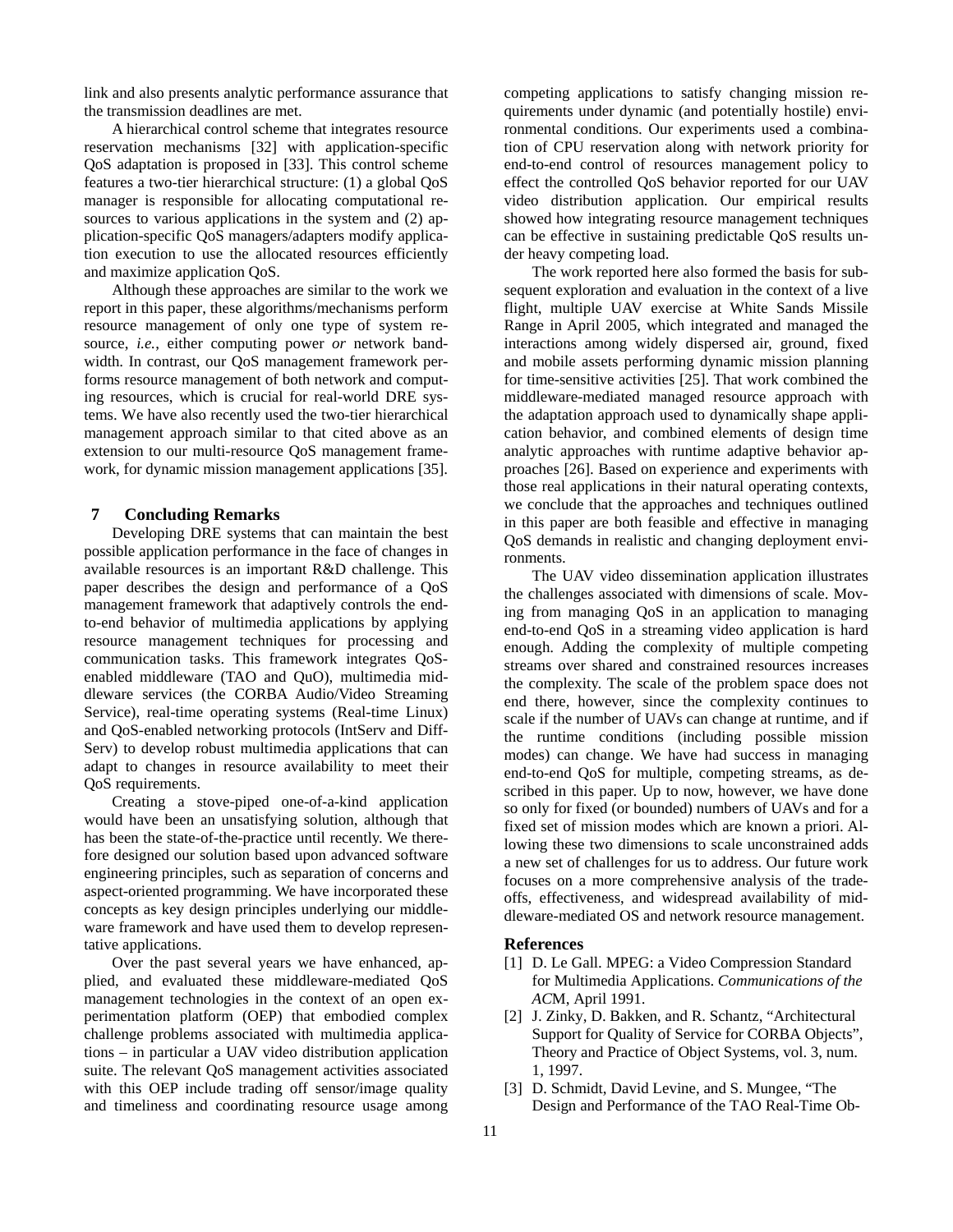ject Request Broker", *Computer Communications* 21(4), April 1999.

- [4] S. Mungee, N. Surendran, Y. Krishnamurthy, and D. Schmidt, "The Design and Performance of a CORBA Audio/Video Streaming Service," Design and Management of Multimedia Information Systems: Opportunities and Challenges, Idea Publishing Group, 2000.
- [5] R. Schantz and D. Schmidt, "Middleware for Distributed Systems: Evolving the Common Structure for Network-centric Applications," Encyclopedia of Software Engineering, Wiley and Sons, 2002.
- [6] T. Fitzpatrick, G. Blair, G. Coulson, N. Davies, P. Robin, "Supporting Adaptive Multimedia Applications through Open Bindings," International Conference on Configurable Distributed Systems, Maryland, 1998.
- [7] Eric Eide, Tim Stack, John Regehr, and Jay Lepreau "Dynamic CPU Management for Real-Time, Middleware-Based Systems," 10th IEEE Real-Time and Embedded Technology and Applications Symposium, May 25 - May 28, 2004, Toronto, Canada.
- [8] R. Schantz, J. Loyall, C. Rodrigues, D. Schmidt, Y. Krishnamurthy, and I. Pyarali, "Flexible and Adaptive QoS Control for Distributed Real-time and Embedded Middleware," The ACM/IFIP/USENIX International Middleware Conference, June 2003, Rio de Janeiro, Brazil.
- [9] C. D. Gill, J. M. Gossett, D. Corman, J. P. Loyall, R. E. Schantz, M. Atighetchi, and D. C. Schmidt, "Integrated Adaptive QoS Management in Middleware: An Empirical Case Study," Proceedings of the 10th IEEE Real-time Technology and Application Symposium (RTAS '04), Toronto, CA, May 2004.
- [10] F. Kon, F. Costa, G. Blair, and R. Campbell, "The Case for Reflective Middleware," CACM, June 2002.
- [11] Object Management Group, "Control and Management of Audio/Video Streams, OMG RFP Submission (Revised), OMG Technical Document 98-10- 05", Oct 1998, Framingham. MA.
- [12] Object Management Group, "Realtime CORBA Joint Revised Submission", OMG Document orbos/99-02- 12, March 1999.
- [13] Object Management Group, Real –Time CORBA 2.0: Dynamic Scheduling Specification, OMG Final Adopted Specification, September 2001.
- [14] TimeSys Corporation. *TimeSys Linux R/T User's Manual*, 2.0 edition, 2001.
- [15] IETF, An Architecture for Differentiated Services, *www.ietf.org/rfc/rfc2475.txt.*
- [16] L. Zhang, S. Deering, D. Estrin, S. Shenker, and D. Zappala, "RSVP: A New Resource ReSerVation Protocol," *IEEE Network*, September 1993.
- [17] Timesys Corporation. Predictable Performance for Dynamic Load and Overload, Version 1.0. www.timesys.com/files/whitepapers/Predictable\_Performance\_1\_0.pdf, 2002.
- [18] G. Blair, G. Coulson, P. Robin, M. Papathomas, "An Architecture for Next Generation Middleware," Proceedings of the IFIP International Conference on Distributed Systems Platforms and Open Distributed SysProcessing, London, England, 1998.
- [19] J. Loyall, D. Bakken, R. Schantz, J. Zinky, D. Karr, R Vanegas, and K. Anderson. "QoS Aspect Languages and Their Runtime Integration." Lecture Notes in Computer Science, Vol. 1511, Springer-Verlag. Proceedings of the Fourth Workshop on Languages, Compilers, and Run-time Systems for Scalable Computers (LCR98), May 1998, Pittsburgh, PA.
- [20] D. Conan, E. Putrycz, N. Farcet, M. DeMiguel, "Integration of Non-Functional Properties in Containers," Proc. of the 6<sup>th</sup> International Workshop on Component-Oriented Programming, Budapest, Hungary, 2001.
- [21] R. Schantz, J. Loyall, M. Atighetchi, P. Pal, "Packaging Quality of Service Control Behaviors for Reuse," *Proceedings of the 5th IEEE International Symposium on Object-oriented Real-time distributed Comput-ing (ISORC 2002)*, April 29 - May 1, 2002, Washington, DC.
- [22] M. deMiguel, "QoS-Aware Component Frameworks," Proceedings of the 10th International Workshop on QoS (IWQoS), Miama Beach, Florida, May 2002.
- [23] Gary Duzan, Joseph Loyall, Richard Schantz, Richard Shapiro, and John Zinky, "Building Adaptive Distributed Applications with Middleware and Aspects," International Conference on Aspect-Oriented Software Development (AOSD '04), Lancaster, UK, March 22-26, 2004.
- [24] Nanbor Wang, Douglas C. Schmidt, Aniruddha Gokhale, Christopher D. Gill, Balachandran Natarajan, Craig Rodrigues, Joseph Loyall, and Richard E. Schantz, "Total Quality of Service Provisioning in Middleware and Applications," The Journal of Microprocessors and Microsystems, Elsevier, vol. 26, number 9-10, January 2003.
- [25] Joseph Loyall, Richard Schantz, David Corman, James Paunicka, Sylvester Fernandez. "A Distributed Real-time Embedded Application for Surveillance, Detection, and Tracking of Time Critical Targets," Real-time and Embedded Technology and Applications Symposium (RTAS), San Francisco, CA, March 7-10 2005.
- [26] Joseph Loyall, Jianming Ye, Sandeep Neema and Nagabhushan Mahadevan, "Model-Based Design of End-to-End Quality of Service in a Multi-UAV Surveilance and Target Tracking Application," Second RTAS Workshop on Model-Driven Embedded Systems (MoDES '04), Torinto, Canada, May 25-28, 2004.
- [27] Douglas C. Schmidt and Carlos O'Ryan, "Patterns and Performance of Distributed Real-time and Embedded Publisher/Subscriber Architectures," Journal of Systems and Software, Special Issue on Software